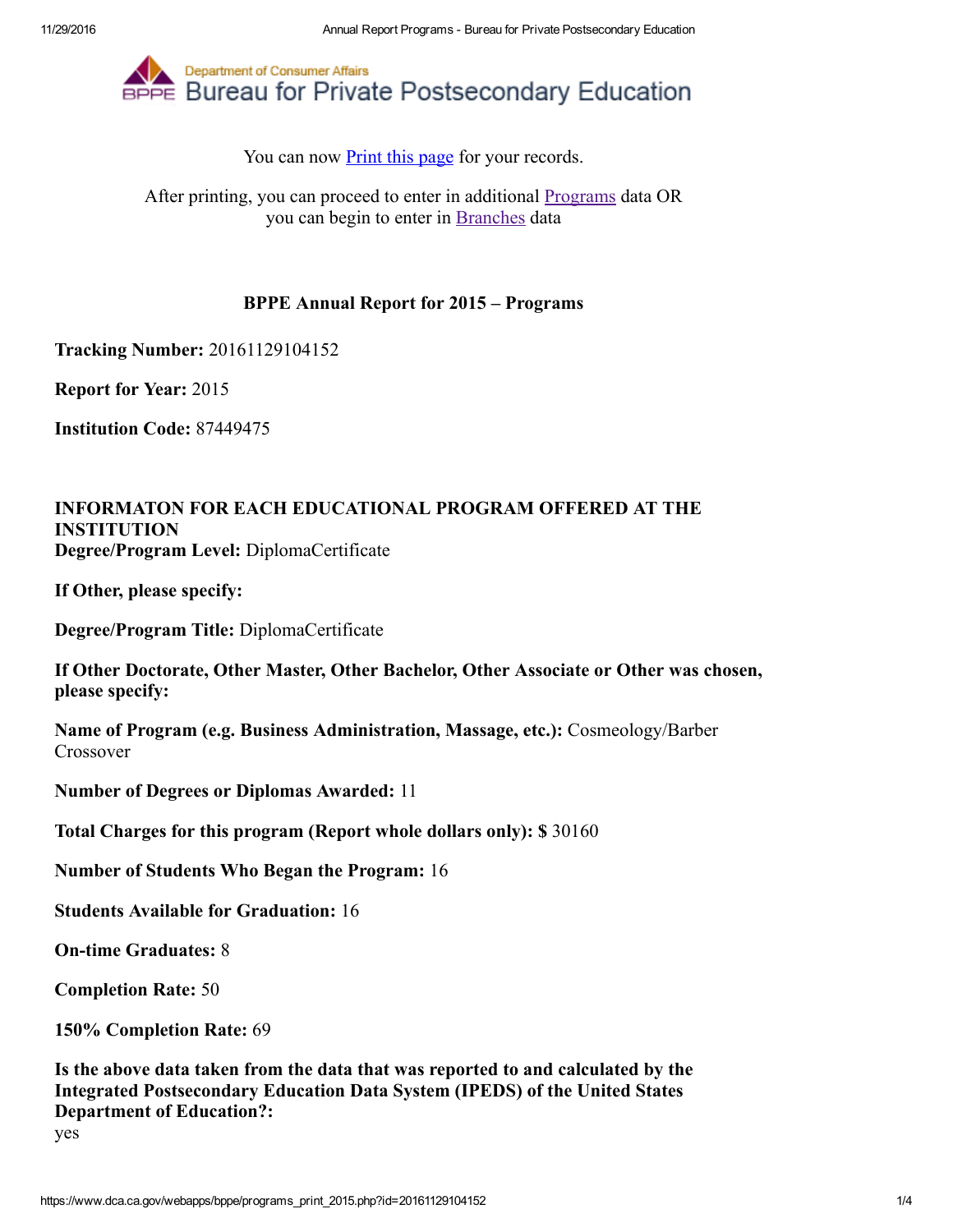PLACEMENT Graduates Available for Employment: 0

Graduates Employed in the Field: 0

Placement Rate: 0

Graduates employed in the field 20 to 29 hours per week: 0

Graduates employed in the field at least 30 hours per week: 0

Indicate the number of graduates employed: Single position in field: Concurrent aggregated positions in field (2 or more posistions at the same time): Freelance/self-employed: By the institution or an employer owned by the institution, or an employer who shared ownership with the institution:

EXAM PASSAGE RATE Does this educational program lead to an occupation that requires licensing?: yes

If Yes, please provide the information below (For each of the last two years): First Data Year (YYYY): 2014

Name of the licensing entity that licenses this field: Board of Barbering and Cosmetology

Name of Exam: Barber

Number of Graduates Taking Exam: 5

Number Who Passed the Exam: 4

Number Who Failed the Exam: 1

Passage Rate: 80

Is this data from the licensing agency that administered the exam?: yes

Name of Agency: Board of Barbering and Cosmetology

If the response to #28 was no, provide a description of the process used for attempting to contact students:

Second Data Year (YYYY): 2014

Name of the licensing entity that licenses this field: Board of Barbering and Cosmetology

Name of Exam: Barber

Number of Graduates Taking Exam: 3

Number Who Passed the Exam: 3

Number Who Failed the Exam: 0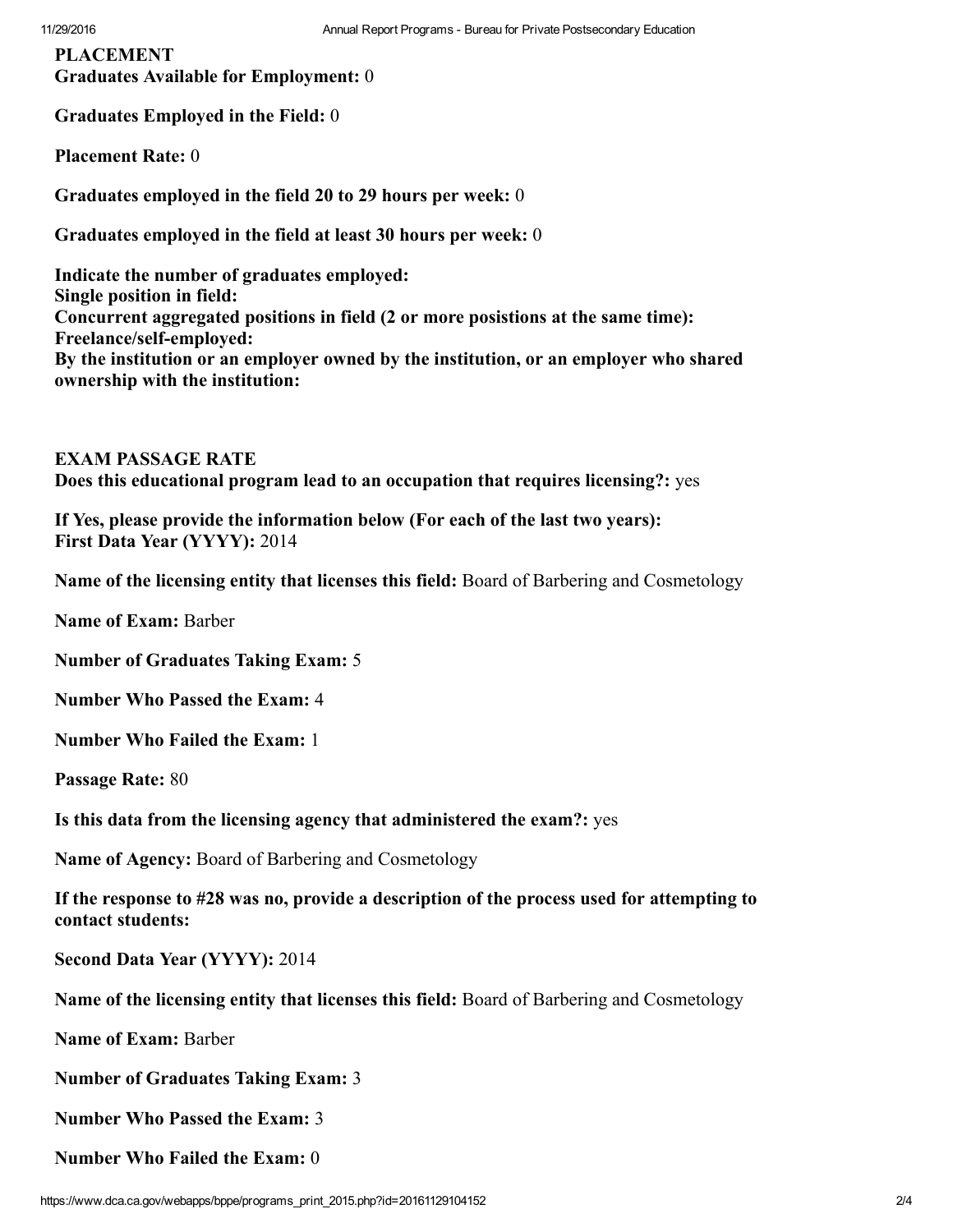Passage Rate: 100

Is this data from the licensing agency that administered the exam?: yes

Name of Agency: Board of Barbering and Cosmetology

If the response to #37 was no, provide a description of the process used for attempting to contact students:

Do graduates have the option or requirement for more than one type of licensing exam?: yes

Provide the names of other licensing exam options: Name of Option/Requirement: Gerard Gibbons

Name of Option/Requirement: Gerard Gibbons

Name of Option/Requirement: Gerard Gibbons

SALARY DATA Graduates Available for Employment: 0

Graduates Employed in the Field: 0

Graduates Employed in the Field Reported receiving the following Salary or Wage:

 $$0 - $5,000:0$ 

 $$5,001 - $10,000:0$ 

 $$10,001 - $15,000:0$ 

- $$15,001 $20,000:0$
- $$20,001 $25,000:0$
- $$25,001 $30,000:0$
- $$30,001 $35,000:0$
- $$35,001 $40,000:0$
- $$40,001 $45,000:0$
- $$45,001 $50,000:0$
- $$50,001 $55,000:0$
- $$55,001 $60,000:0$
- $$60,001 $65,000:0$

 $$65,001 - $70,000:0$